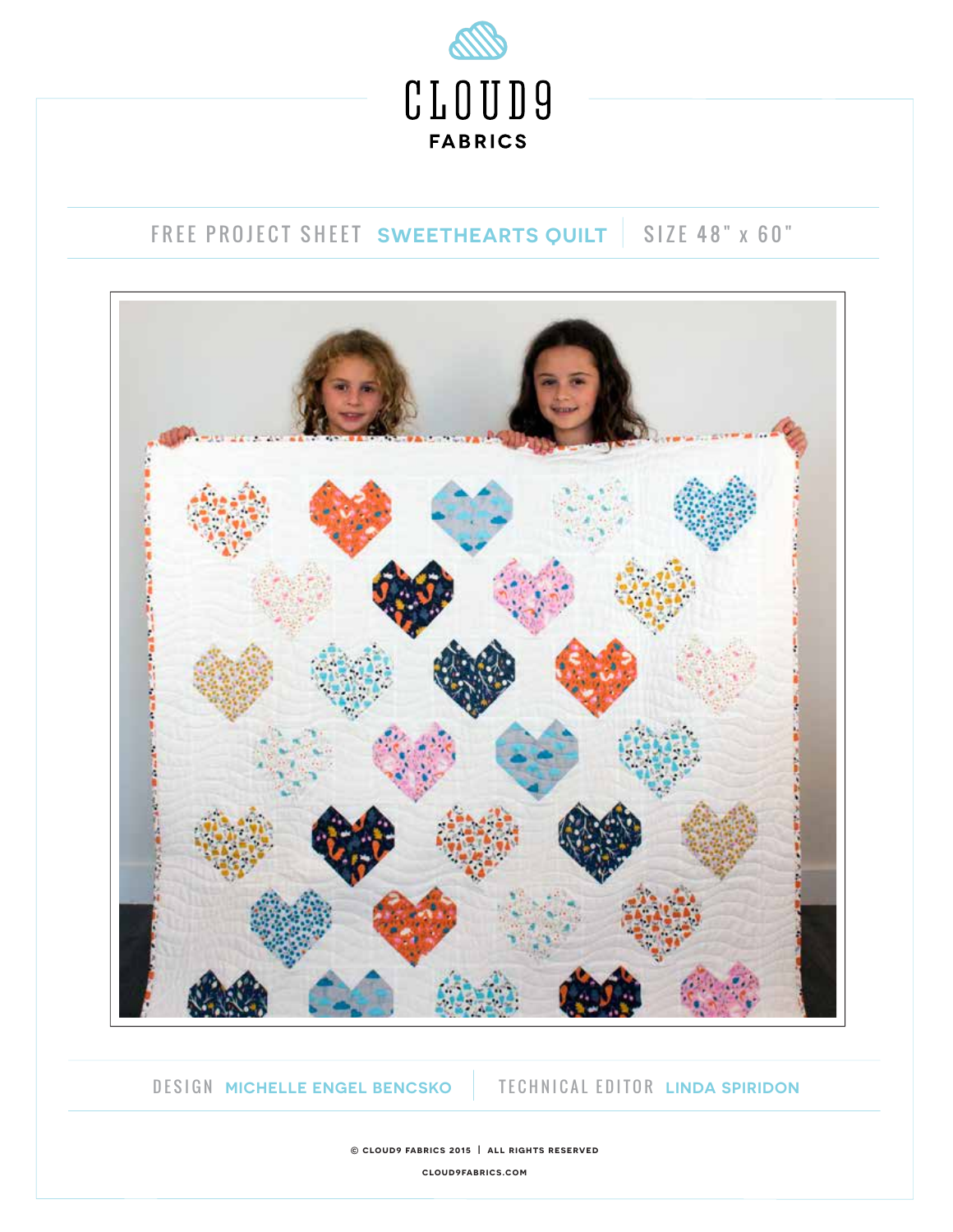MATERIALS

### **SWEETHEARTS OUILT FEATURING SWEET AUTUMN DAY BY LITTLE CUBE**

*Fat quarters of each:* Berries [Blue & Gold], Bird Song [Blue & Pink], Cloudy Days [Blue], Woodland Critters [Navy], Apple and Pear [Blue, Red, & Gold], Whimsical Wood [Gray], Forest Friends [Pink & Red]

*3¾ yards* Cloudy Days [Blue] for Backing

*2¾ yards* Limestone for Background *½ yard* Apple and Pear [Red] for Binding

*Note: All possible care has been taken to assure the accuracy of this pattern. We are not responsible for printing errors or the manner in which individual work varies. Please read instructions carefully before starting the construction of this quilt. If desired, wash and iron your fabrics before starting to cut.*

## CUTTING DIRECTIONS

*Cutting dimensions include ¼" seam allowances.*

# *From* Fat Quarters:

41 pairs (82 total)  $3\frac{1}{2}$ " x  $6\frac{1}{2}$ " rectangles *(Note: Directional fabric cut 3½" w x 6½"h)*

- *•* 8- (4 pairs) *from each:* Apple and Pear [Red & Gold], Woodland Critters [Navy], Forest Friends [Red] & Bird Song [Blue]
- *•* 6- (3 pairs) *from each:* Apple and Pear [Blue], Berries [Gold & Blue], Whimsical Wood [Gray], Cloudy

Days [Blue], Forest Friends [Pink], Bird Song [Pink]

*From* Limestone: 8- 5" x 6½" rectangles 32- 3½" x 6½" rectangles 82- 3½" squares 164- 2" squares 6- 3½" x WOF strips for borders

### ASSEMBLY DIRECTIONS

### **BLOCK ASSEMBLY**

1. Mark a diagonal line from upper left corner to lower right corner on the wrong side of all 2" and 3½" Limestone squares. *[g 1]*

2. At the top left corner of all print 3½" x 6½" rectangles, lay a 2" square RST (right sides together) with the diagonal line pointed to upper center of the rectangle. Sew on the line. Press seam on left side of all rectangles the same direction. Trim bottom 2 layers to ¼" seam allowance. Repeat for all 82 rectangles. *[g 2]*

3. Repeat Step 2 placing a 2" square on the upper right side of the rectangle with diagonal line pointed to the center. Sew on the line, trim seam allowance, and press seam in the *opposite* direction than the left side square in Step 2. Opposing seams will make it easier to piece the two sections together when you come to that step. *[fig 3]* Repeat for all 82 rectangles.

4. Lay matching rectangles from Step 3 in pairs side by side. Place a 3½" square RST on bottom end of the left rectangle with diagonal line pointing to lower bottom right. As in Step 2, sew on the line, press all seams same direction and trim bottom 2 layers to ¼" seam allowance. Repeat laying 3½" square on the bottom right rectangle with diagonal line pointing to lower left corner. Press the seam opposing the left rectangle seam so they join easily when pieced together. *[g 4]*

5. Sew left and right rectangles together to complete heart block. Repeat Steps 4 & 5 for all matching pairs. Make 41 pairs total.

### **ASSEMBLING THE QUILT**

6. Refer to the **QUILT DIAGRAM**, lay heart blocks in horizontal rows placing 3½" x 6½" Limestone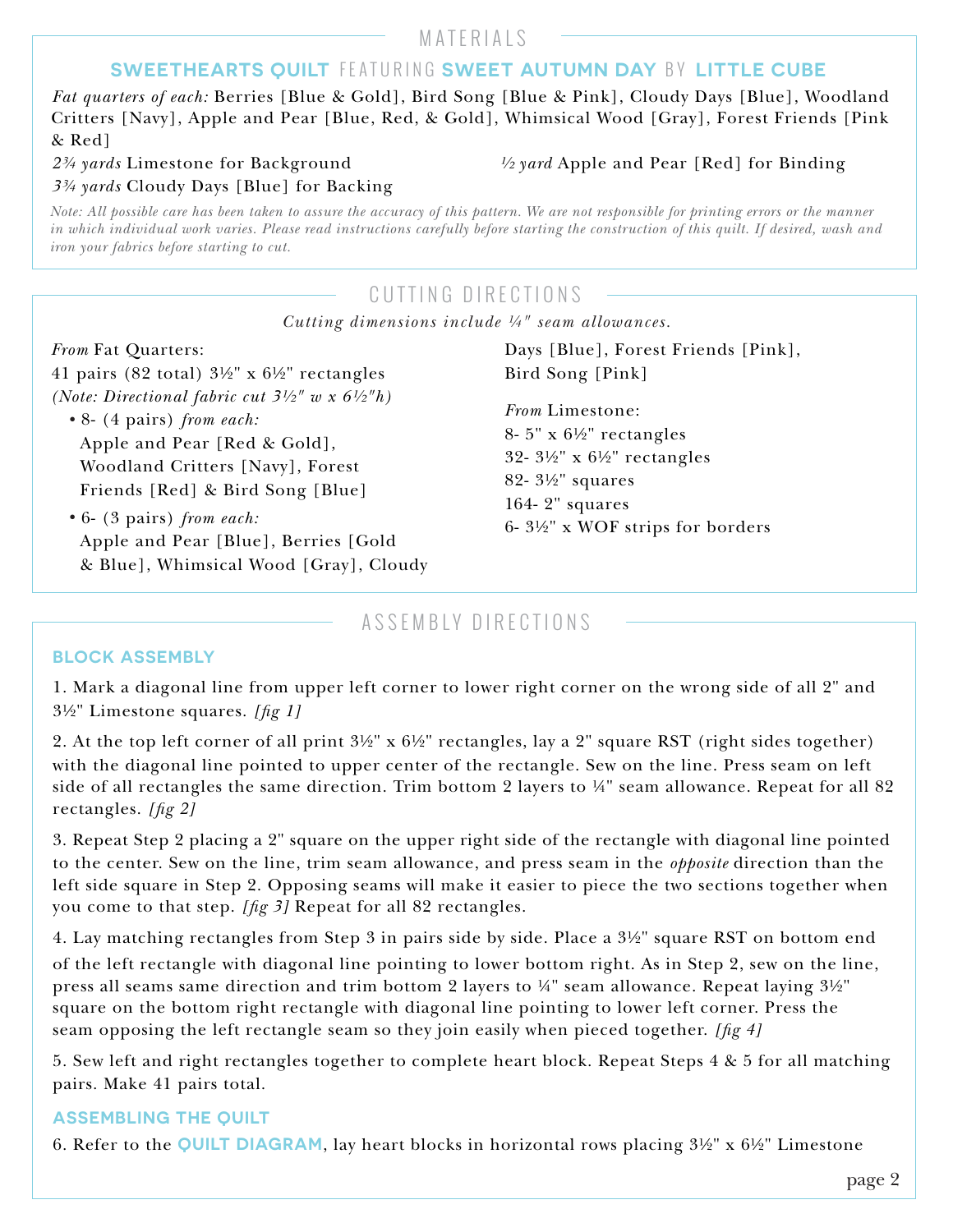rectangles between heart blocks and 5" x 6½" limestone rectangles at the beginning and end of rows where indicated.

7. Sew blocks together to make 9 rows. Sew rows together to complete quilt top.

8. Measure quilt top width (approx. 42½") and sew 3½" strips to equal that width. Make 2. Sew to top and bottom of quilt top.

9. Measure quilt top length (approx. 60½") and sew 3½" strips to equal that length. Make 2. Sew to left and right sides to complete quilt.

10. Layer backing, batting, and quilt top. Quilt and bind.